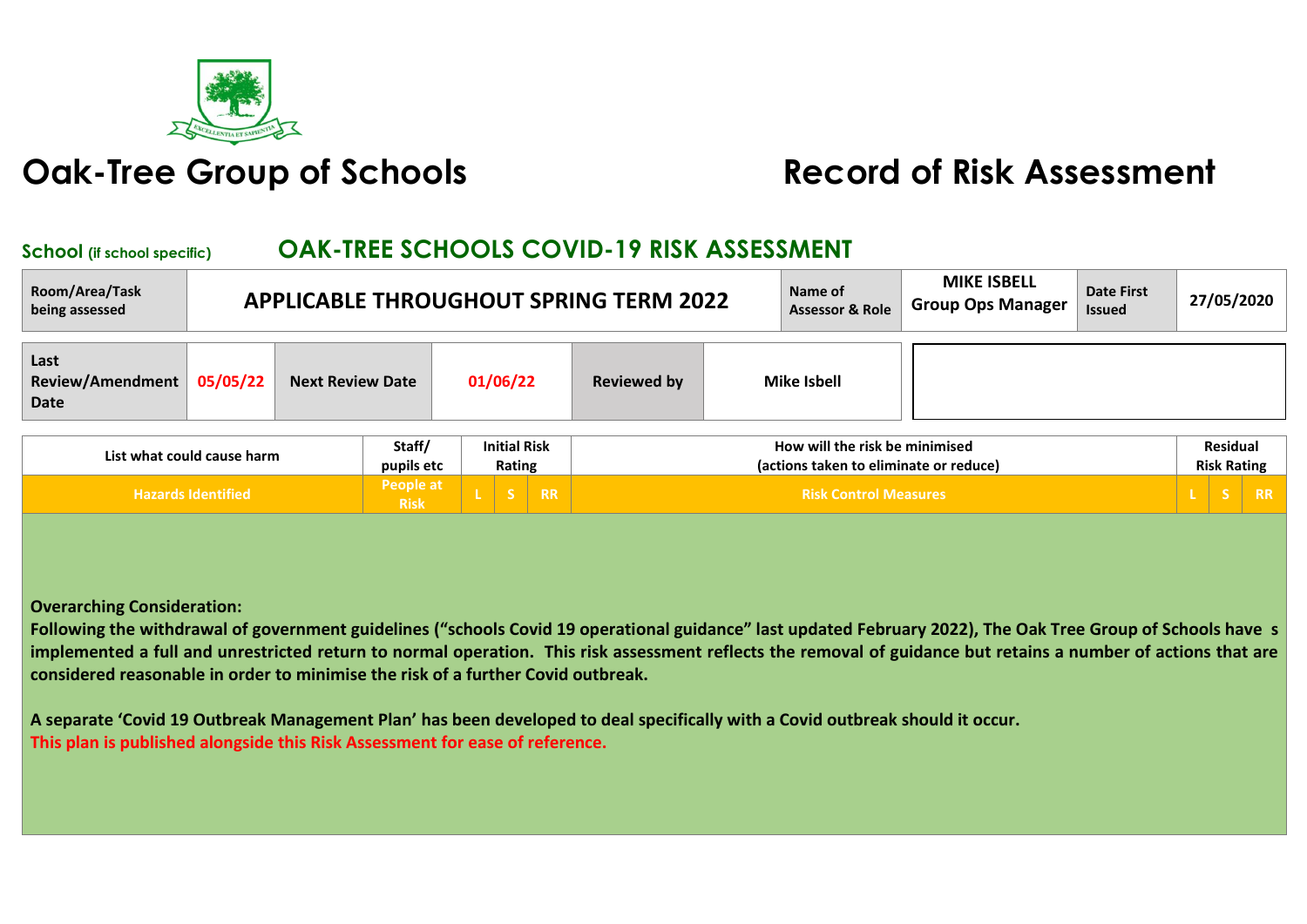| Suspected cases of COVID-19 on site. | <b>Pupils/Staff</b> | 3 | 3 | 9 | <b>Consideration:</b>                                                                                                                                                                                                                                                                                                                           | 1 | 3 |  |
|--------------------------------------|---------------------|---|---|---|-------------------------------------------------------------------------------------------------------------------------------------------------------------------------------------------------------------------------------------------------------------------------------------------------------------------------------------------------|---|---|--|
|                                      |                     |   |   |   | The Government is now treating Covid-19 largely as any other respiratory illness, with the message<br>that we are to stay at home if unwell or carry on if we are able to do so.                                                                                                                                                                |   |   |  |
|                                      |                     |   |   |   | Respiratory infections are common in children and young people. For most children and young<br>people, these illnesses will not be serious, and they will soon recover following rest and plenty of<br>fluids. Very few children and young people with respiratory infections become seriously unwell.                                          |   |   |  |
|                                      |                     |   |   |   | The list of COVID-19 symptoms has been updated and now includes:                                                                                                                                                                                                                                                                                |   |   |  |
|                                      |                     |   |   |   | A high temperature or shivering (chills)                                                                                                                                                                                                                                                                                                        |   |   |  |
|                                      |                     |   |   |   | A new, continuous cough                                                                                                                                                                                                                                                                                                                         |   |   |  |
|                                      |                     |   |   |   | A loss or change to your sense of smell or taste                                                                                                                                                                                                                                                                                                |   |   |  |
|                                      |                     |   |   |   | <b>Shortness of breath</b>                                                                                                                                                                                                                                                                                                                      |   |   |  |
|                                      |                     |   |   |   | <b>Feeling tired or exhausted</b>                                                                                                                                                                                                                                                                                                               |   |   |  |
|                                      |                     |   |   |   | An aching body                                                                                                                                                                                                                                                                                                                                  |   |   |  |
|                                      |                     |   |   |   | A headache                                                                                                                                                                                                                                                                                                                                      |   |   |  |
|                                      |                     |   |   |   | A sore throat                                                                                                                                                                                                                                                                                                                                   |   |   |  |
|                                      |                     |   |   |   | A blocked or runny nose                                                                                                                                                                                                                                                                                                                         |   |   |  |
|                                      |                     |   |   |   | Loss of appetite                                                                                                                                                                                                                                                                                                                                |   |   |  |
|                                      |                     |   |   |   | <b>Diarrhoea</b>                                                                                                                                                                                                                                                                                                                                |   |   |  |
|                                      |                     |   |   |   | Feeling sick or being sick                                                                                                                                                                                                                                                                                                                      |   |   |  |
|                                      |                     |   |   |   | Pupils with mild symptoms such as a runny nose, sore throat, or slight cough, who are<br>otherwise well, can continue to attend school.                                                                                                                                                                                                         |   |   |  |
|                                      |                     |   |   |   | Pupils who are unwell and have a high temperature should stay at home and avoid<br>contact with other people, where they can. They can go back to school and resume<br>normal activities when they no longer have a high temperature and they are well enough<br>to attend.                                                                     |   |   |  |
|                                      |                     |   |   |   | Staff that have symptoms of a respiratory infection, such as Covid-19, and have a high<br>temperature or do not feel well enough to go to work or carry out normal activities are to<br>stay at home and avoid contact with other people until they no longer have a high<br>temperature (if they had one) or until they no longer feel unwell. |   |   |  |

**COMMUNICATION**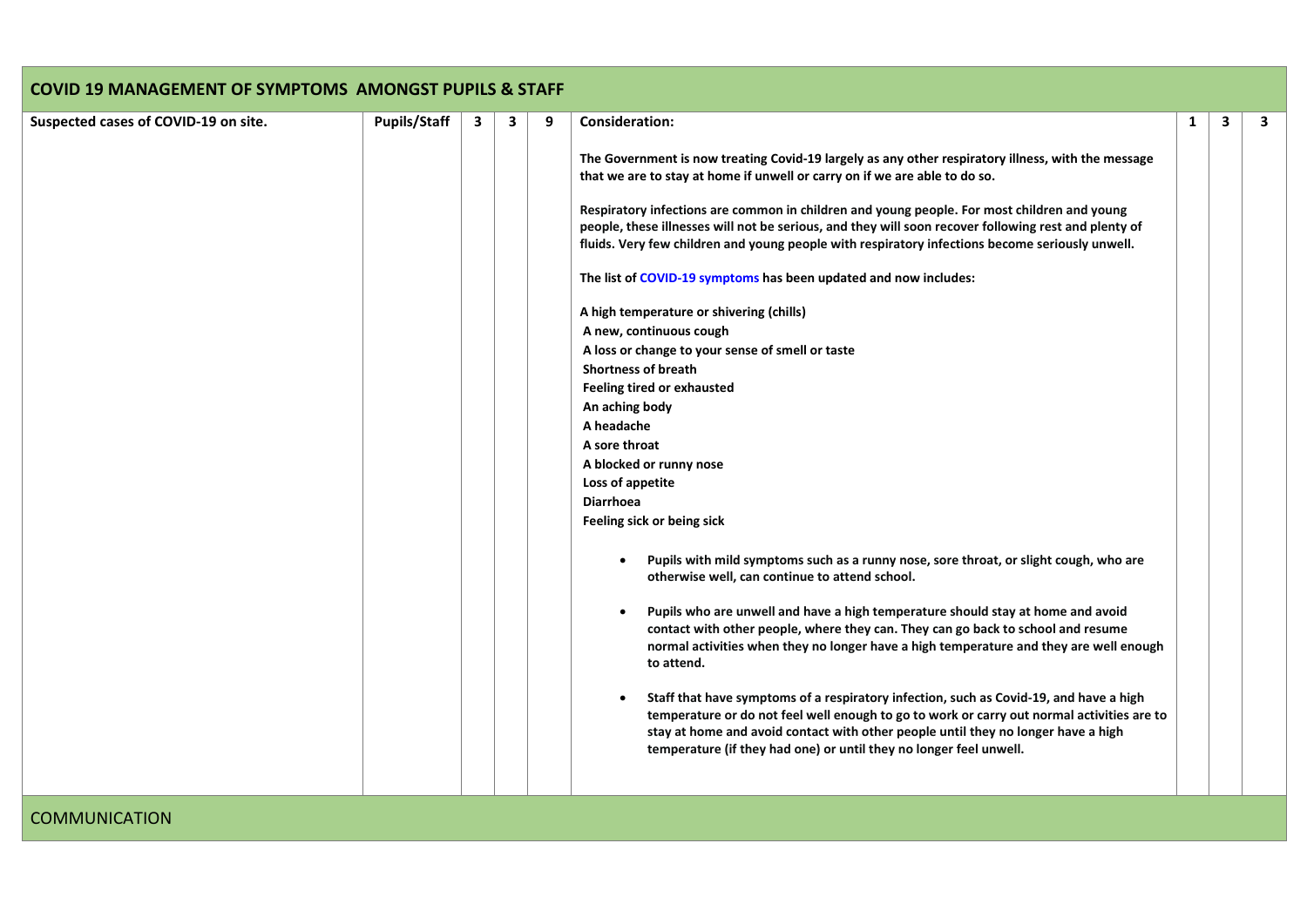| Lack of adequate communication related to<br>ongoing COVID-19 procedures to staff, pupils,<br>parents/carers, contractors and other visitors<br>attending the school site for business, events and<br>other purposes. | <b>Staff/Pupils</b><br>/Parents/<br><b>Contractors</b> | 3 | 3 | 9  | Continue to display posters that provide information about symptoms in prominent<br>locations around the sites.<br>Communicate with staff by email/Portal message if there are any amendments or<br>updates to operational procedures.<br>Communicate with parents/carers by letter with changes and/or updates to<br>$\bullet$<br>operational procedures.<br>Liaise with in-house cleaners the ongoing cleaning requirements.<br>$\bullet$<br>Fully brief the Site Management and Maintenance Teams as to the continuation of the<br>$\bullet$<br>enhanced cleaning regime when and where identified as necessary.<br>Continue to make this Risk Assessment available to all staff for consideration and keep<br>$\bullet$<br>them updated as required via briefings and formal notifications.                                                                                      | 1            | $\overline{\mathbf{3}}$ | 3 |
|-----------------------------------------------------------------------------------------------------------------------------------------------------------------------------------------------------------------------|--------------------------------------------------------|---|---|----|--------------------------------------------------------------------------------------------------------------------------------------------------------------------------------------------------------------------------------------------------------------------------------------------------------------------------------------------------------------------------------------------------------------------------------------------------------------------------------------------------------------------------------------------------------------------------------------------------------------------------------------------------------------------------------------------------------------------------------------------------------------------------------------------------------------------------------------------------------------------------------------|--------------|-------------------------|---|
| Dealing with mental health or wellbeing<br>difficulties for Staff and Pupils concerned with the<br>return to normal operations.                                                                                       | <b>Staff/Pupils</b>                                    | 3 | 3 | 9  | Consideration:<br>Some staff and/or pupils will have experienced bereavements in their immediate family or<br>wider circle of friends or family or had increased/new caring responsibilities. All children will<br>have missed the routine of school, seeing their friends, and being supported by their teachers<br>and other adults in the school.<br>• Continue to monitor both pupils and staff that may display any residual effects of<br>returning to normal operations and intervene in an appropriate manner.<br>Consider providing opportunities for children both in school and at home to talk about<br>$\bullet$<br>their experiences of the past few years if this is deemed necessary.<br>Plan for pastoral activities, such as positive opportunities to renew and develop<br>$\bullet$<br>friendships and peer groups, or other enriching developmental activities. | 1            | 3                       | 3 |
| <b>TRAVELLING OFF-SITE</b>                                                                                                                                                                                            |                                                        |   |   |    |                                                                                                                                                                                                                                                                                                                                                                                                                                                                                                                                                                                                                                                                                                                                                                                                                                                                                      |              |                         |   |
| Undertaking of offsite trips/educational visits<br>overseas.                                                                                                                                                          | <b>Staff/Pupils</b><br>/Parents.                       | 3 | 4 | 12 | The planning of oversea trips can progress as normal. Continue to follow government<br>$\bullet$<br>FCO advice on the destinations that are still affected by Covid 19 and adhere to<br>limitations and requirements.                                                                                                                                                                                                                                                                                                                                                                                                                                                                                                                                                                                                                                                                | $\mathbf{1}$ | 4                       | 4 |
| Undertaking of offsite trips/educational visits<br>within the UK.                                                                                                                                                     | <b>Staff/Pupils</b><br>/Parents.                       | 3 | 4 | 12 | Ensure that the Application for School Trips is fully completed and references the need<br>$\bullet$<br>to obtain Risk Assessments and adherence to any ongoing localised Covid 19<br>compliance requirements from venues and other service providers.                                                                                                                                                                                                                                                                                                                                                                                                                                                                                                                                                                                                                               | $\mathbf{1}$ | 4                       | 4 |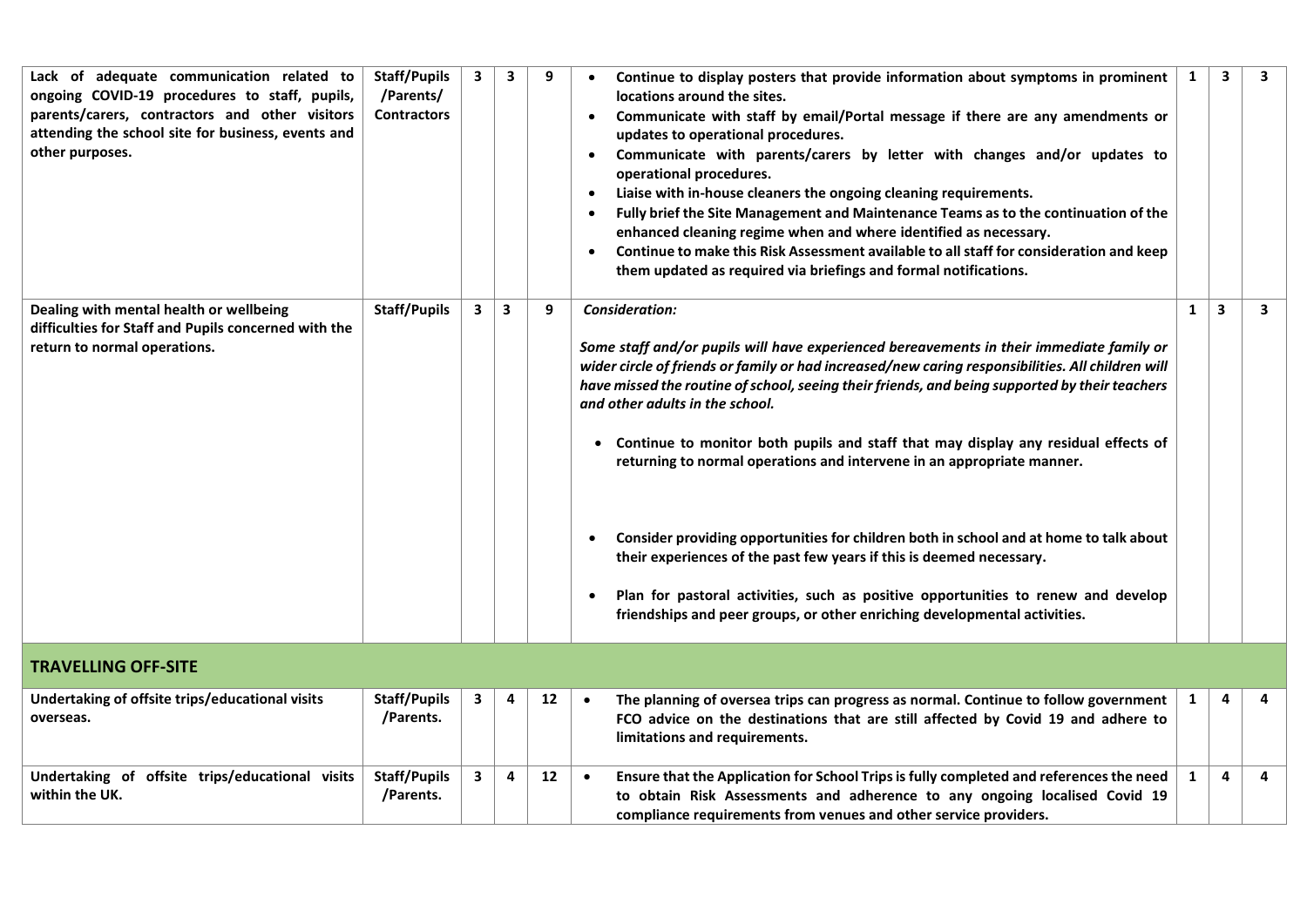|                                                                                                                         |                                     |              |                         |   | These are to evaluated by the Group Operations Manager & Bursar and cannot operate<br>$\bullet$<br>without their authorisation.                                                                                                                                                                                                                                                                                                                                                                                                                                                                                                                                                                                                                                                                                        |              |   |   |
|-------------------------------------------------------------------------------------------------------------------------|-------------------------------------|--------------|-------------------------|---|------------------------------------------------------------------------------------------------------------------------------------------------------------------------------------------------------------------------------------------------------------------------------------------------------------------------------------------------------------------------------------------------------------------------------------------------------------------------------------------------------------------------------------------------------------------------------------------------------------------------------------------------------------------------------------------------------------------------------------------------------------------------------------------------------------------------|--------------|---|---|
| <b>HYGIENE &amp; CLEANING PRACTICES</b>                                                                                 |                                     |              |                         |   |                                                                                                                                                                                                                                                                                                                                                                                                                                                                                                                                                                                                                                                                                                                                                                                                                        |              |   |   |
| Staff, pupils, contractors and visitors to school<br>premises not able to maintain prescribed good<br>hygiene practices | <b>Staff/Pupils</b><br>/Visitors    | $\mathbf{3}$ | $\overline{\mathbf{3}}$ | 9 | Maintain current hygiene and cleaning practices<br>Review stocks of hand soap, alcohol-based hand sanitiser and paper towels and<br>$\bullet$<br>purchase additional stocks as required.<br>Ensure that staff, pupils, contractors and visitors have access to suitable hand washing<br>$\bullet$<br>facilities (ie either running water and hand soap or alcohol-based hand sanitiser).<br>Provide alcohol-based hand sanitiser in prominent places and ensure that appointed<br>maintenance team members are tasked with topping these up regularly.<br>Display posters in prominent locations to remind staff, pupils and others of good hand<br>$\bullet$<br>and respiratory hygiene practices.<br>Continue to educate the children about good hygiene procedures through discussions<br>and appropriate websites. | $\mathbf{1}$ | 3 | 3 |
| <b>CATERING</b>                                                                                                         |                                     |              |                         |   |                                                                                                                                                                                                                                                                                                                                                                                                                                                                                                                                                                                                                                                                                                                                                                                                                        |              |   |   |
| Hazards associated with the catering provision<br>which may lead to the transmission of the virus.                      | Staff/Pupil/<br><b>Contractors</b>  | 3            | $\mathbf{3}$            | 9 | Chartwells, the Oak-Tree Group's external catering provider, has circulated a 'Re-opening<br>strategy' that the school has reviewed and approved. This will be closely monitored to ensure<br>that Chartwells staff are in full compliance with the actions indicated within this document.<br>In support of the Chartwells strategy:<br>Ensure that cleaning schedules are maintained within the dining areas.<br>Ensure hand sanitisers located within the dining area are full and remind staff/pupils<br>of their use.<br>Regularly remind staff and pupils of the need to wash their hands thoroughly before<br>and after meals.<br>Provide staff responsible for preparing food with refresher training in personal hygiene<br>$\bullet$<br>and correct handwashing techniques.                                  | 1            | 3 | 3 |
| <b>HEALTH AND SAFETY CONSIDERATIONS</b>                                                                                 |                                     |              |                         |   |                                                                                                                                                                                                                                                                                                                                                                                                                                                                                                                                                                                                                                                                                                                                                                                                                        |              |   |   |
| Provision of first aid/medical treatment to<br>symptomatic/asymptomatic individuals.                                    | <b>Staff First</b><br><b>Aiders</b> | $\mathbf{3}$ | 3                       | 9 | First aiders may need to assist/accompany symptomatic/asymptomatic individuals,<br>resulting in a risk of them contracting COVID-19 and spreading it to others.<br>Ensure PPE is available at a suitable location to enable donning/doffing if the staff<br>member attending requires protection.                                                                                                                                                                                                                                                                                                                                                                                                                                                                                                                      | $\mathbf{1}$ | 3 | 3 |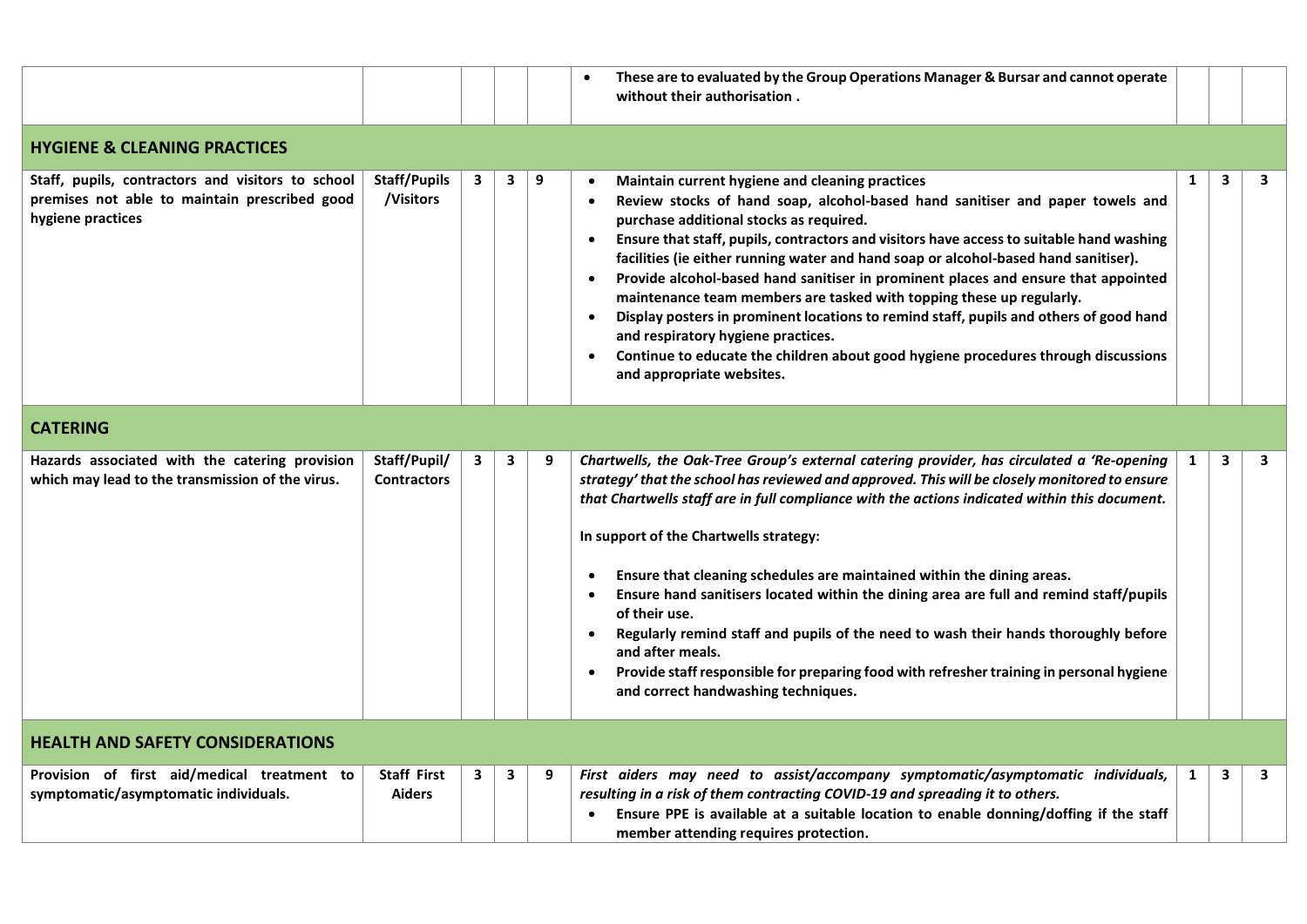|                                  |                                                                                            |  |   |                                              | Ensure instructions for the correct donning/doffing of PPE are clearly posted.<br>Ensure disposal of PPE is catered for with suitable containment.<br>Review PPE regularly to ensure that suitable supplies are available.                                                                                                                                                                                                                                            |  |   |  |  |
|----------------------------------|--------------------------------------------------------------------------------------------|--|---|----------------------------------------------|-----------------------------------------------------------------------------------------------------------------------------------------------------------------------------------------------------------------------------------------------------------------------------------------------------------------------------------------------------------------------------------------------------------------------------------------------------------------------|--|---|--|--|
| Inadequate ventilation           | <b>Staff/Pupils</b>                                                                        |  | 3 |                                              | The general aim should be to supply as much outside air as possible throughout the school<br>buildings.<br>Staff should be advised to open doors and windows where possible and safe to do so.<br>(Staff must be mindful of the fire risk as well as considering safeguarding and security<br>risks).<br>Ensure staff remove any wedges and close doors when rooms are left unoccupied.<br>Keep toilet ventilation in operation where there is mechanical extraction. |  | 3 |  |  |
|                                  | POTENTIAL HAZARDS: - The following checklist may be helpful in identifying potential risks |  |   |                                              |                                                                                                                                                                                                                                                                                                                                                                                                                                                                       |  |   |  |  |
| <b>The State of The Property</b> |                                                                                            |  |   | <b>The Secret Contract Contract Contract</b> | $H$ aatina<br><b>Charles Constantinople</b>                                                                                                                                                                                                                                                                                                                                                                                                                           |  |   |  |  |

| <b>Electrical</b>                                                                       | <b>Lighting</b>                                                                                     | <b>Fixtures / Fittings</b>                                                              | <b>Heating</b>                                                                 |
|-----------------------------------------------------------------------------------------|-----------------------------------------------------------------------------------------------------|-----------------------------------------------------------------------------------------|--------------------------------------------------------------------------------|
| Sockets, Switches Cables, Plugs, Extension Cables,<br>Appliances (PAT tested), cookers, | Glare, Lights & Bulbs, Reflection                                                                   | Desks, Chairs, Shelving, Worktops, Sinks,<br>Coat Pegs, Storage, Pin Boards, Projectors | Radiators, Fan Heaters, Cooling Fans,                                          |
| <b>Slips/Trips/Falls</b>                                                                | <b>Ergonomics</b>                                                                                   | <b>Handling/Lifting</b>                                                                 | <b>Communication</b>                                                           |
| Carpets, Tiles, Cables, Tables, Chairs,<br>Surfaces, Obstacles                          | Display Screen Equipment, Chair, Room<br>Layout, Movement of Staff & Pupils, Working<br>Environment | Shelf Heights, Equipment, Packages, Weight                                              | H&S Notices in place, Warning<br><b>Notifications</b>                          |
| <b>Eating / Drinking</b>                                                                | <b>Chemical</b>                                                                                     | <b>Operation of Equipment</b>                                                           | <b>Fire Hazards</b>                                                            |
| Drinking Water, Food Storage, Hot Water Supply.<br>Allergens                            | Storage, Safe Use, COSHH, PPE                                                                       | Competence of use, training needs,<br>Supervision                                       | Combustible Materials, Waste Paper<br>Heat Source(see electrical) naked flames |

|     | Using numerical values to calculate the levels of risk. L (likelihood) $\times$ S (Severity) = RR (Risk Rating) |                     |                                                                    |                                                                                                                                                                                                                                  |  |  |  |  |  |
|-----|-----------------------------------------------------------------------------------------------------------------|---------------------|--------------------------------------------------------------------|----------------------------------------------------------------------------------------------------------------------------------------------------------------------------------------------------------------------------------|--|--|--|--|--|
|     | $L =$ Likelihood                                                                                                | <b>S</b> = Severity | $RR = RISK RATING$                                                 |                                                                                                                                                                                                                                  |  |  |  |  |  |
|     | <b>Extremely</b><br><b>Unlikely</b>                                                                             | = None/Minor Harm   | <b>Very Low</b><br>$1 - 4$<br>$5-10$<br>Low                        | These risks are considered acceptable.<br>No additional controls required, maintain current controls.                                                                                                                            |  |  |  |  |  |
| $=$ | <b>Unlikely</b>                                                                                                 | = Moderate Harm     | 11-15<br>Medium<br>$15 - 20$<br>High<br><b>Very High</b><br>$20 +$ | Consider measures to reduce risks if practicable.<br>Urgent implementation of additional control measures.<br>Unacceptable risk. Substantial Improvement in Risk Controls<br>necessary to reduce the risk to an acceptable level |  |  |  |  |  |
|     | Likely                                                                                                          | = Serious Harm      | <b>Definitions:</b><br><b>Risk Assessment</b>                      | A systematic examination of identified risks                                                                                                                                                                                     |  |  |  |  |  |